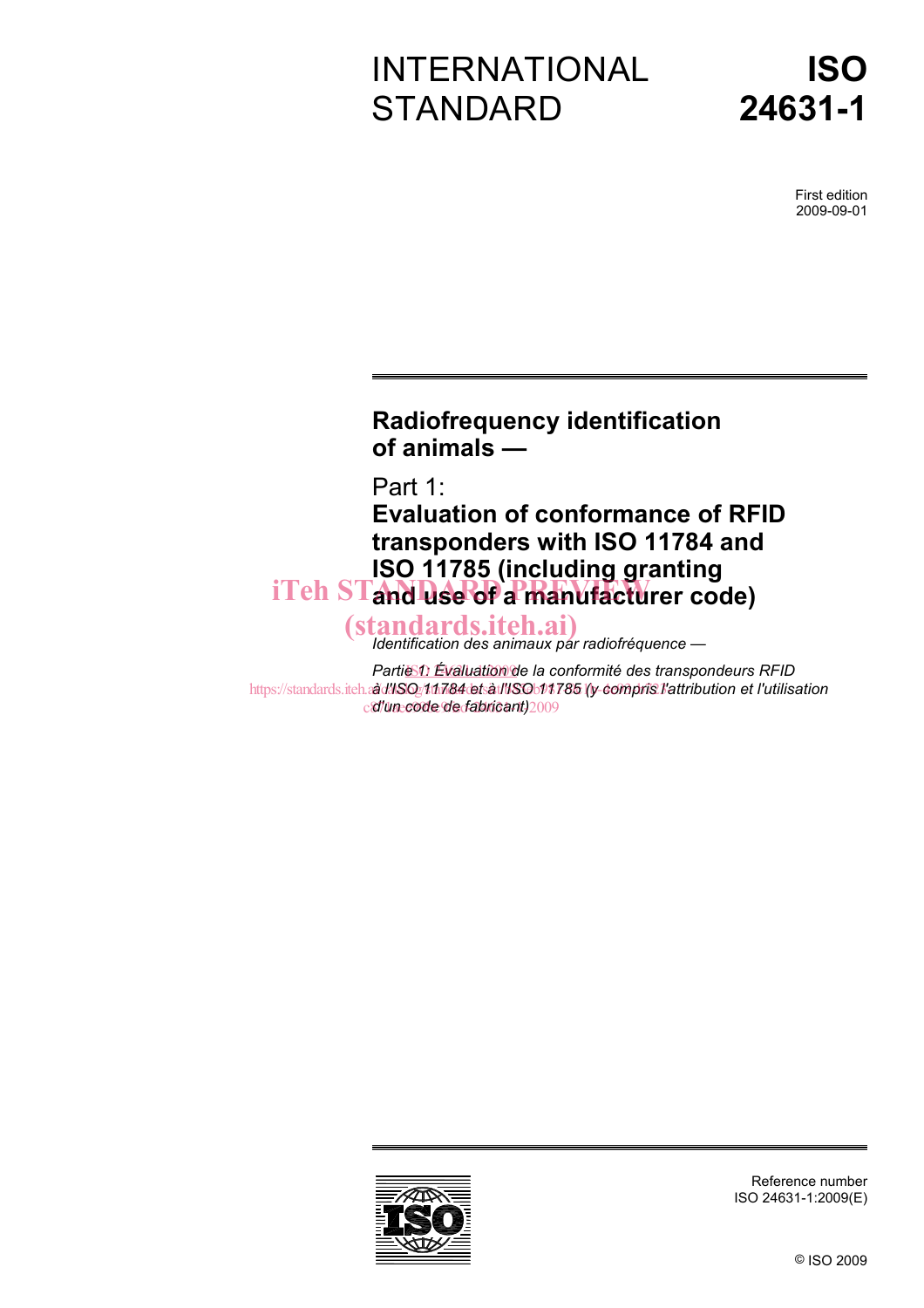#### **PDF disclaimer**

This PDF file may contain embedded typefaces. In accordance with Adobe's licensing policy, this file may be printed or viewed but shall not be edited unless the typefaces which are embedded are licensed to and installed on the computer performing the editing. In downloading this file, parties accept therein the responsibility of not infringing Adobe's licensing policy. The ISO Central Secretariat accepts no liability in this area.

Adobe is a trademark of Adobe Systems Incorporated.

Details of the software products used to create this PDF file can be found in the General Info relative to the file; the PDF-creation parameters were optimized for printing. Every care has been taken to ensure that the file is suitable for use by ISO member bodies. In the unlikely event that a problem relating to it is found, please inform the Central Secretariat at the address given below.

### iTeh STANDARD PREVIEW (standards.iteh.ai)

ISO 24631-1:2009 https://standards.iteh.ai/catalog/standards/sist/b85eb981-9c1b-4e93-b723 c871aee99bc9/iso-24631-1-2009



#### **COPYRIGHT PROTECTED DOCUMENT**

#### © ISO 2009

All rights reserved. Unless otherwise specified, no part of this publication may be reproduced or utilized in any form or by any means, electronic or mechanical, including photocopying and microfilm, without permission in writing from either ISO at the address below or ISO's member body in the country of the requester.

ISO copyright office Case postale 56 • CH-1211 Geneva 20 Tel. + 41 22 749 01 11 Fax + 41 22 749 09 47 E-mail copyright@iso.org Web www.iso.org

Published in Switzerland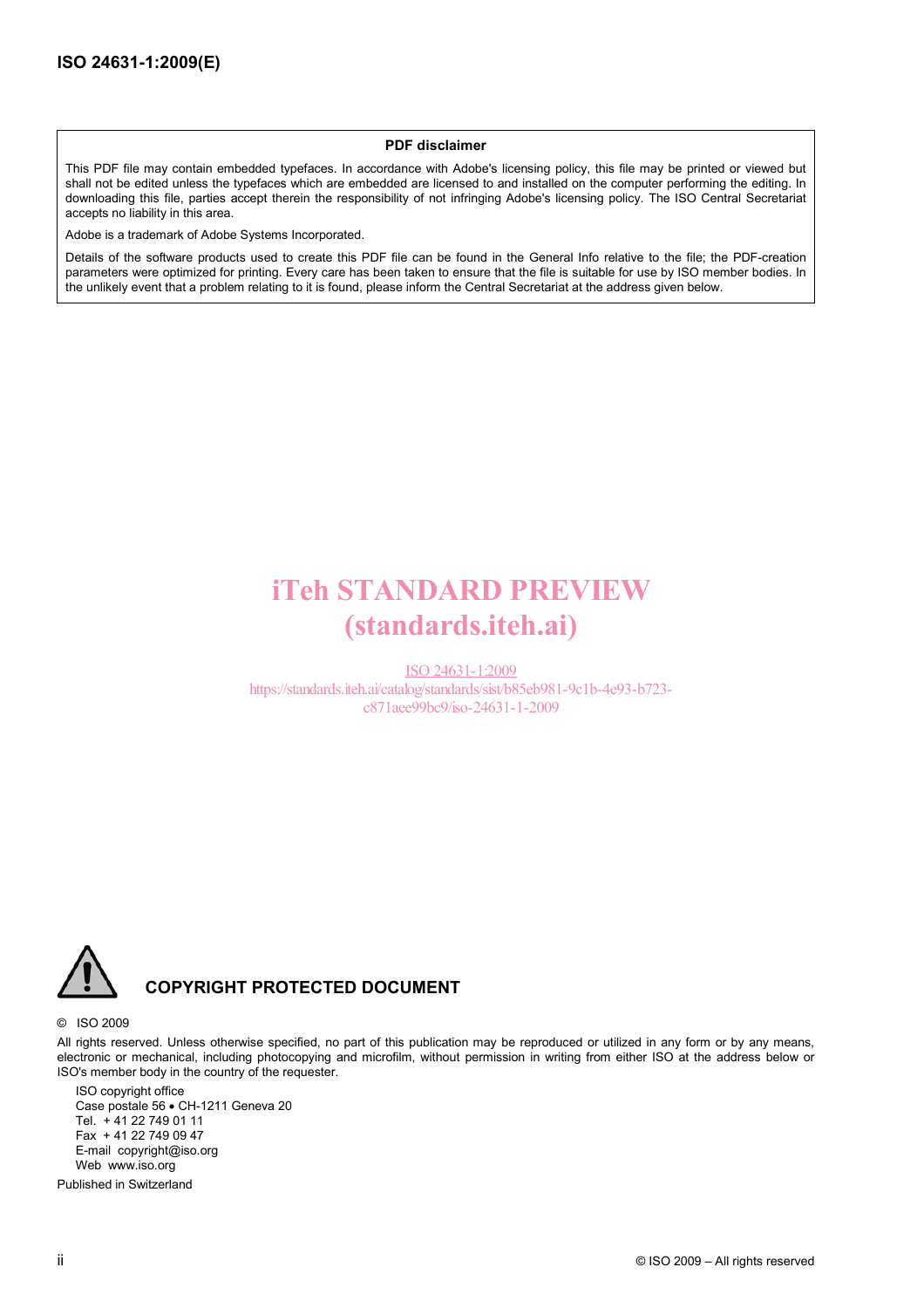### **Contents**

| 1                                                        |                                                         |  |
|----------------------------------------------------------|---------------------------------------------------------|--|
| $\mathbf{2}$                                             |                                                         |  |
| 3                                                        |                                                         |  |
| 4                                                        |                                                         |  |
| 5                                                        |                                                         |  |
| 6                                                        |                                                         |  |
| $\overline{7}$<br>7.1<br>7.2<br>7.3<br>7.4<br>7.5<br>7.6 | Test apparatus.<br>Test conditions Teh STANDARD PREVIEW |  |
|                                                          |                                                         |  |
|                                                          |                                                         |  |
|                                                          |                                                         |  |
|                                                          |                                                         |  |
|                                                          |                                                         |  |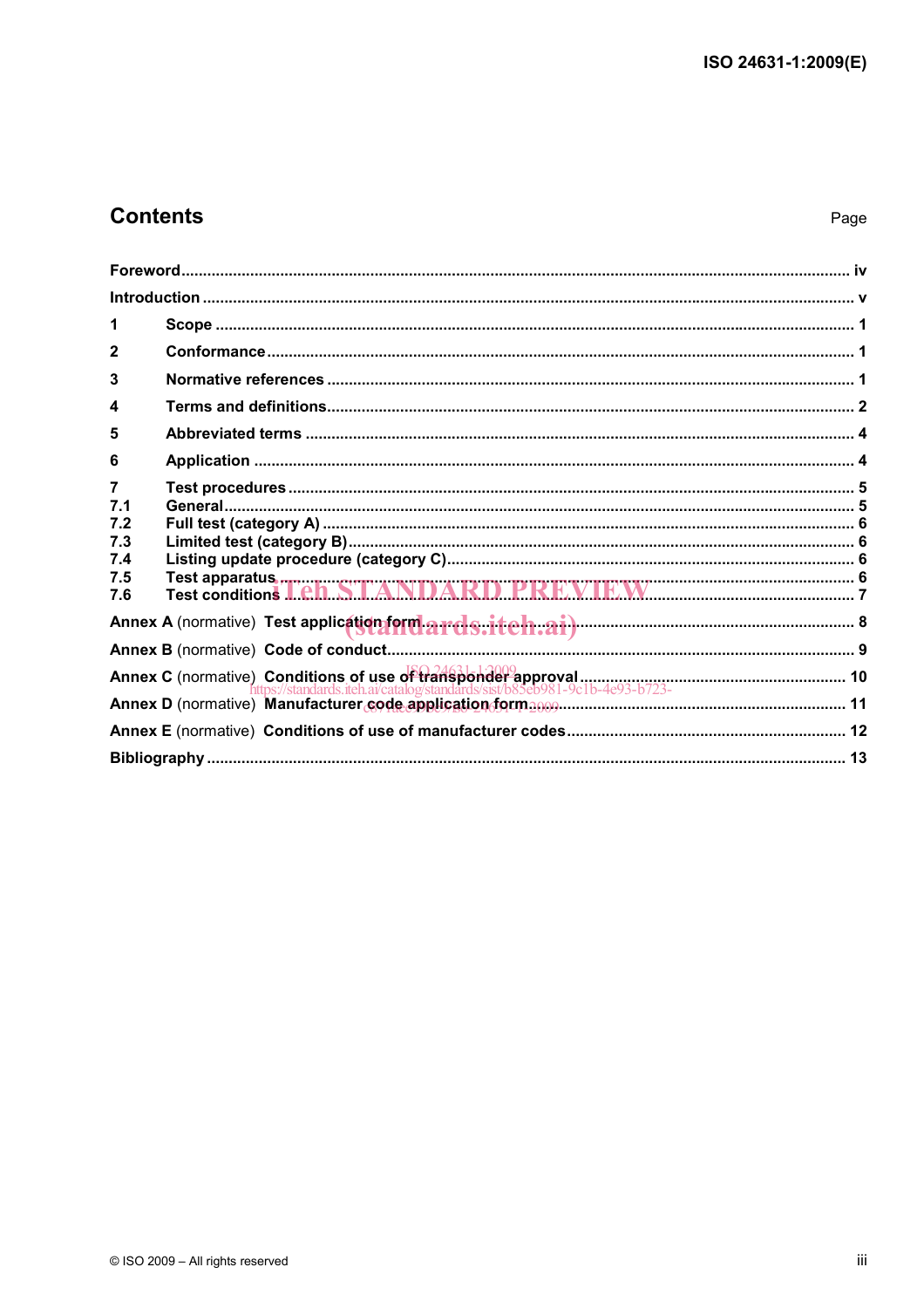### **Foreword**

ISO (the International Organization for Standardization) is a worldwide federation of national standards bodies (ISO member bodies). The work of preparing International Standards is normally carried out through ISO technical committees. Each member body interested in a subject for which a technical committee has been established has the right to be represented on that committee. International organizations, governmental and non-governmental, in liaison with ISO, also take part in the work. ISO collaborates closely with the International Electrotechnical Commission (IEC) on all matters of electrotechnical standardization.

International Standards are drafted in accordance with the rules given in the ISO/IEC Directives, Part 2.

The main task of technical committees is to prepare International Standards. Draft International Standards adopted by the technical committees are circulated to the member bodies for voting. Publication as an International Standard requires approval by at least 75 % of the member bodies casting a vote.

Attention is drawn to the possibility that some of the elements of this document may be the subject of patent rights. ISO shall not be held responsible for identifying any or all such patent rights.

ISO 24631-1 was prepared by Technical Committee ISO/TC 23, *Tractors and machinery for agriculture and forestry*, Subcommittee SC 19, *Agricultural electronics*.

**ISO 24631 consists of the following parts, under the general title** *Radiofrequency identification of animals***:** (standards.iteh.ai)

- Part 1: Evaluation of conformance of RFID transponders with ISO 11784 and ISO 11785 (including *granting and use of a manufacturer code)*  ISO 24631-1:2009
- ⎯ *Part 2: Evaluation of conformance of RFID transceivers with ISO 11784 and ISO 11785*  https://standards.iteh.ai/catalog/standards/sist/b85eb981-9c1b-4e93-b723 c871aee99bc9/iso-24631-1-2009
- Part 3: Evaluation of performance of RFID transponders conforming with ISO 11784 and ISO 11785
- Part 4: Evaluation of performance of RFID transceivers conforming with ISO 11784 and ISO 11785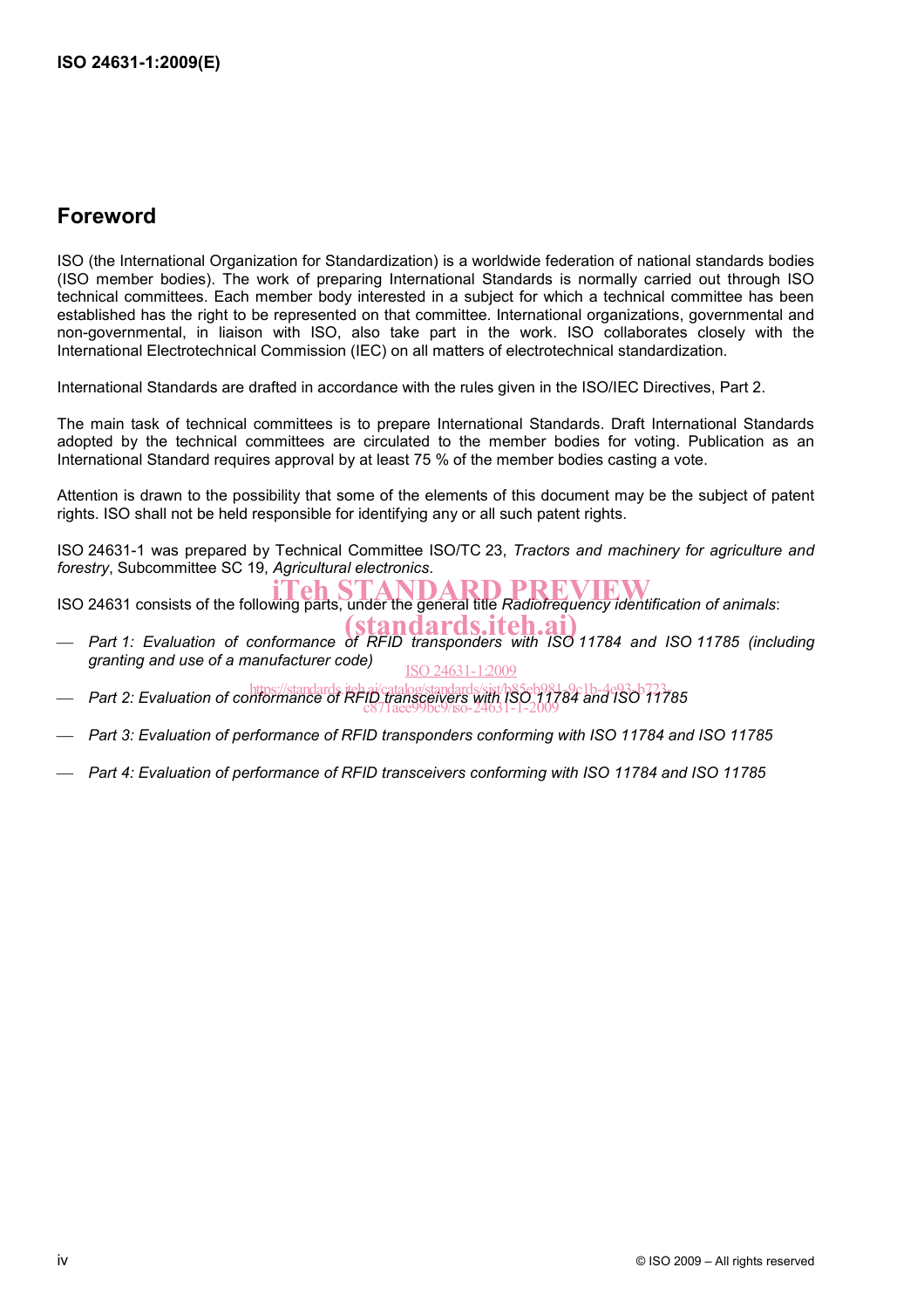### **Introduction**

ISO has appointed ICAR (International Committee for Animal Recording) as the registration authority (RA) competent to register manufacturer codes used in the radiofrequency identification (RFID) of animals in accordance with ISO 11784 and ISO 11785.

ISO 24631 defines means, based upon ICAR test procedures  $[1]$ , for evaluating and verifying both the conformance and performance of RFID devices in respect of ISO 11784 and ISO 11785. Only those results emanating from RA-approved test centres are recognized.

This part of ISO 24631 deals with the conformance of RFID transponders, of which the four main types used for animal identification are

- injectable transponders,
- electronic ear tag transponders,
- electronic ruminal bolus transponders, and
- tag attachments.

### iTeh STANDARD PREVIEW (standards.iteh.ai)

ISO 24631-1:2009 https://standards.iteh.ai/catalog/standards/sist/b85eb981-9c1b-4e93-b723 c871aee99bc9/iso-24631-1-2009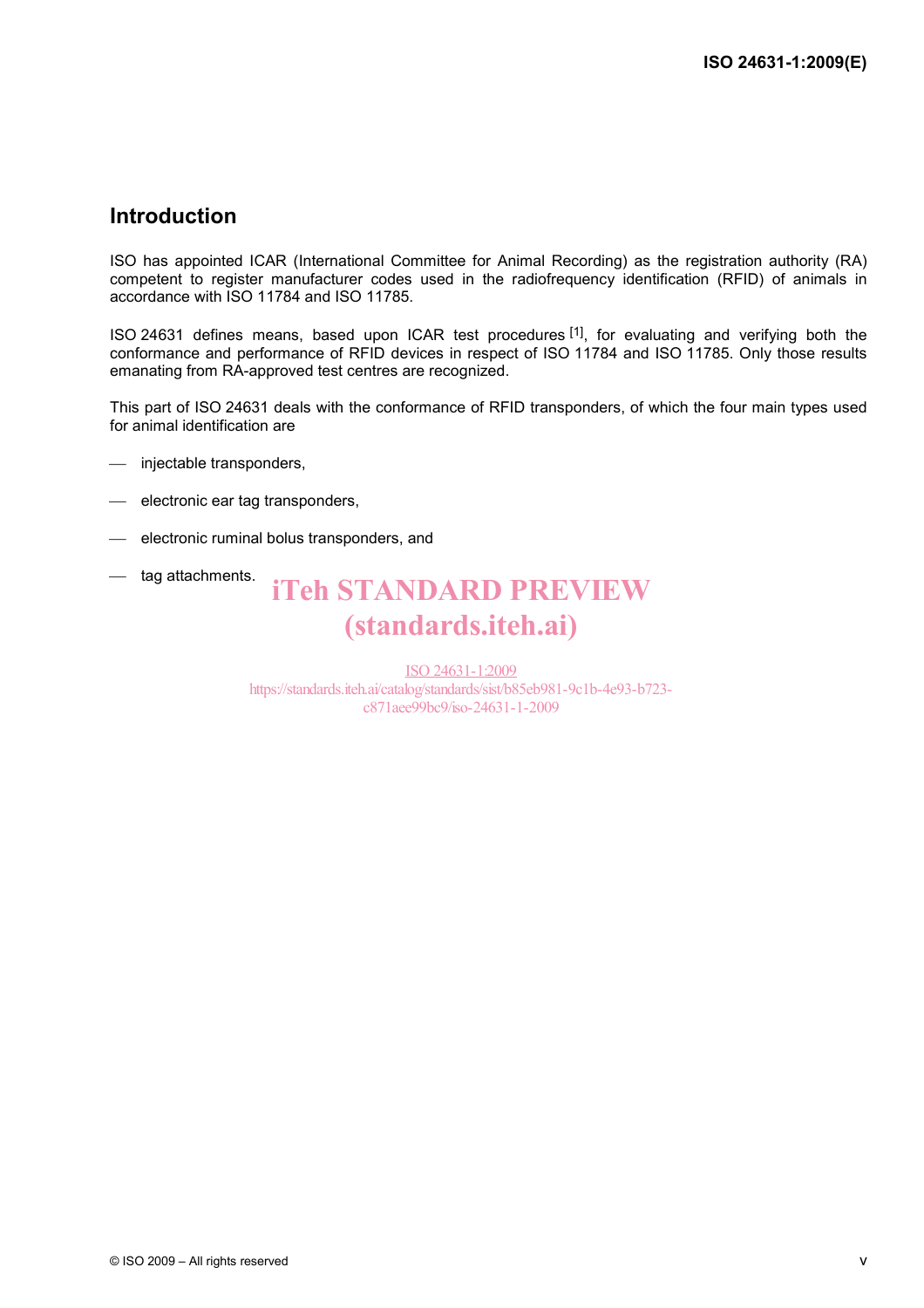## iTeh STANDARD PREVIEW (standards.iteh.ai)

ISO 24631-1:2009 https://standards.iteh.ai/catalog/standards/sist/b85eb981-9c1b-4e93-b723 c871aee99bc9/iso-24631-1-2009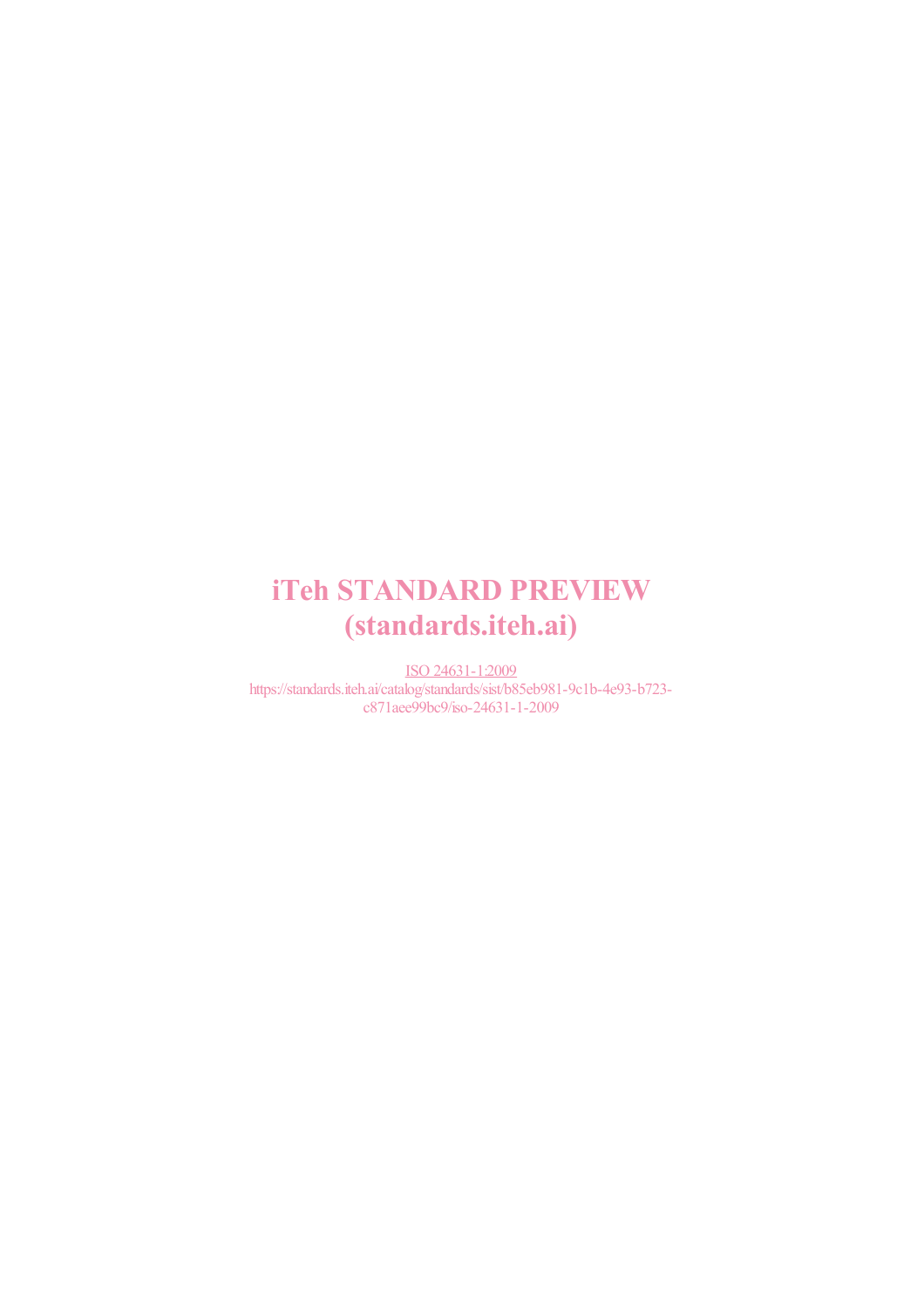### **Radiofrequency identification of animals —**

### Part 1: **Evaluation of conformance of RFID transponders with ISO 11784 and ISO 11785 (including granting and use of a manufacturer code)**

#### **1 Scope**

This part of ISO 24631 provides the means of evaluating the conformance with ISO 11784 and ISO 11785 of RFID (radiofrequency identification) transponders used in the individual identification of animals. It sets forth the conditions for the granting and use of the manufacturer code related to a transponder and the associated rights and obligations of the parties involved in the issuance of the code.

The test procedures specified in this part of ISO 24631 are recognized by the FECAVA (Federation of<br>Furonean Companion Animals Veterinary Association) and WSAVA (World Small Animal Veterinarian European Companion Animals Veterinary Association) and WSAVA (World Small Animal Veterinarian Association) and, as such, can be **applied also to companion anima**ls.

#### ISO 24631-1:2009

### **2** Conformance *CONFORMAGES://standards.iteh.ai/catalog/standards/sist/b85eb981-9c1b-4e93-b723-*

c871aee99bc9/iso-24631-1-2009<br>Test centres approved by the registration authority (RA) shall perform transponder testing using the procedures specified in Clause 7 and shall report the test results to the RA. These tests are in accordance with the technical requirements of ISO 11784 and ISO 11785. The manufacturer shall apply for transponder testing by completing and submitting to the RA the application form provided in Annex A, while agreeing to abide by the code of conduct set forth in Annex B. Approval depends on the transponder product passing the tests of Clause 7. A product code consisting of a manufacturer code and serial number is issued to a transponder that is approved by the RA. The conditions attached to use of this approval by the manufacturer are laid down in Annex C.

Transponders for which conformance with ISO 11784 is claimed shall carry a numeric-3 code in accordance with ISO 3166-1, where numbers up to 900 refer to countries and numbers from 900 to 998 indicate individual manufacturers.

Use of a manufacturer code is only permitted the manufacturer who has been issued that code by the RA. The application form for obtaining the manufacturer code is presented in Annex D, while the rules for its granting and use are set forth in Annex E.

#### **3 Normative references**

The following referenced documents are indispensable for the application of this document. For dated references, only the edition cited applies. For undated references, the latest edition of the referenced document (including any amendments) applies.

ISO 3166-1, *Codes for the representation of names of countries and their subdivisions — Part 1: Country codes*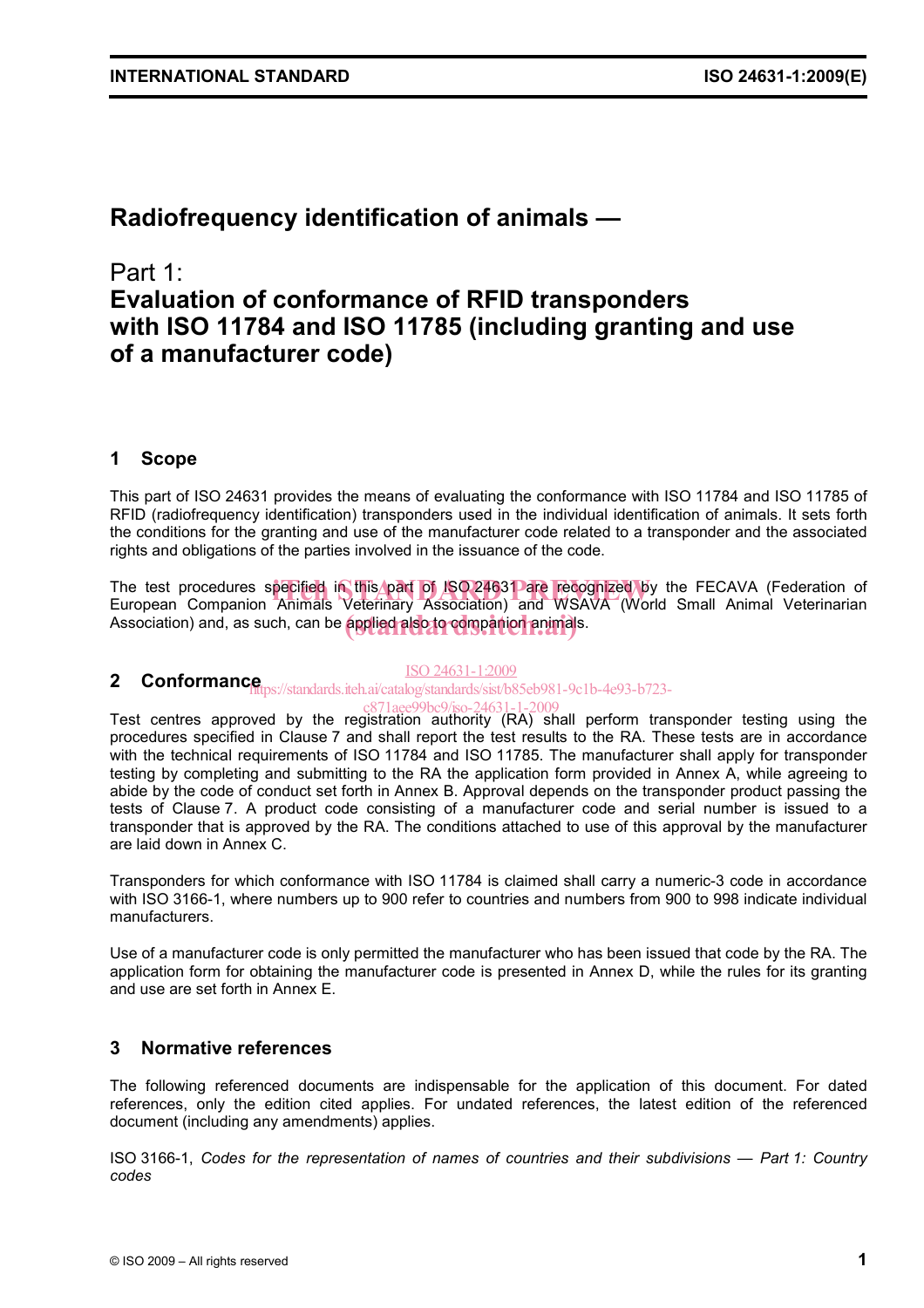ISO 11784, *Radio frequency identification of animals — Code structure*

ISO 11785:1996, *Radio frequency identification of animals — Technical concept* 

ERC recommendation 70-03, *Relating to the Use of Short Range Devices* (SRD)1)

### **4 Terms and definitions**

For the purposes of this document, the following terms and definitions apply.

#### **4.1**

#### **country code**

three-digit numeric code representing a country in accordance with ISO 3166-1

#### **4.2**

#### **identification code**

code used to identify the animal individually, at the national and, in combination with a country code, international levels

NOTE It is a national responsibility to ensure the uniqueness of national ID codes.

#### **4.3**

#### **laboratory activation field**

electromagnetic field with a frequency of 134,2 kHz and a magnetic field strength according to ERC<br>Recommendation 70-03 Recommendation 70-03

(standards.iteh.ai)

#### **4.4**

### **laboratory reference transceiver**

transceiver used to test the transponders generating the laboratory activation field, able to read FDX-B and HDX transponders https://standards.iteh.ai/catalog/standards/sist/b85eb981-9c1b-4e93-b723 c871aee99bc9/iso-24631-1-2009

#### **4.5**

#### **manufacturer**

company that submits an application for conformance testing or for the granting and use of a manufacturer code for transponders in conformance with ISO 11784 and ISO 11785 while accepting the conditions set forth in Annexes B, C and E

#### **4.6**

#### **manufacturer code**

**MFC** 

three-digit number granted by the RA to a manufacturer under the conditions set forth in Annex E, whose range and placement within the code structure are in accordance with ISO 11784

NOTE Only one manufacturer code is granted to the same manufacturer.

#### **4.7**

#### **primary transponder packaging**

primary protective layer of transponder components

#### **4.8**

#### **product code**

six-digit number granted by the registration authority to a manufacturer for a certain type of transponder, formatted such that its first part is the manufacturer code and second part a three-digit serial number

l

<sup>1)</sup> CEPT (Conférence Européenne des Administrations des Postes et des Télécommunications) publication.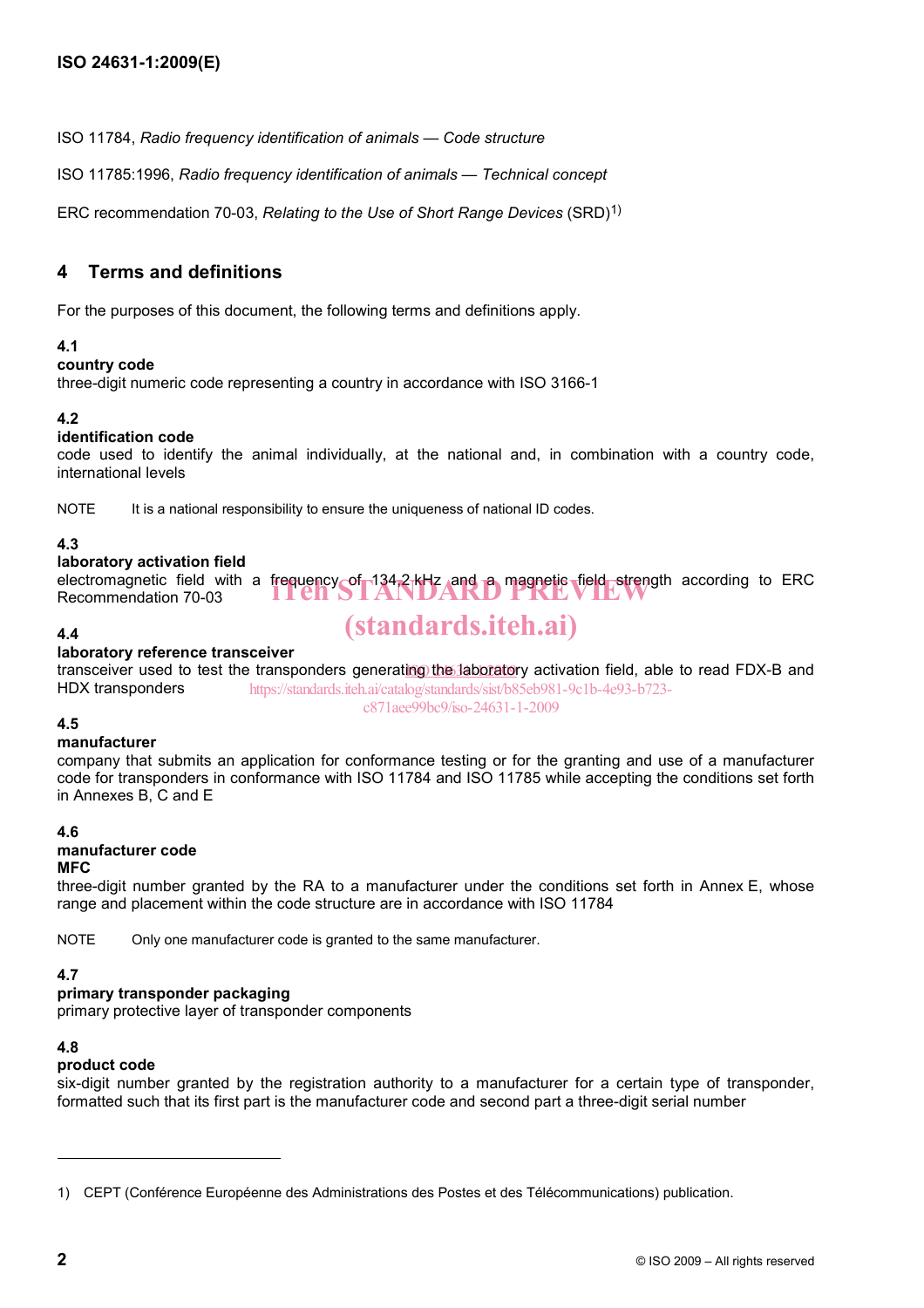#### **4.9**

#### **purchaser**

person, organization or company that receives legal ownership of equipment by a transaction involving that equipment

#### **4.10**

#### **RA-approved test centre**

accredited test centre meeting the criteria of the registration authority

NOTE Accreditation: third-party attestation related to a conformity assessment body conveying formal demonstration of its competence to carry out specific conformity assessment tasks (see Reference [2]).

#### **4.11**

#### **RA-approved transponder**

transponder approved by the registration authority

#### **4.12**

#### **RA-registered manufacturer**

manufacturer with one or more RA-approved transponders

### **4.13**

**registration authority** 

#### **RA**

entity that approves test laboratories and issues and registers manufacturer and product codes

#### **4.14**

### iTeh STANDARD PREVIEW

**retagging**  process that assigns to a new transponder the same identification number as a transponder that has been lost and that is no longer readable. or that is no longer readable

#### **4.15**

ISO 24631-1:2009

**retagging counter** https://standards.iteh.ai/catalog/standards/sist/b85eb981-9c1b-4e93-b723three-bit field for counting the number of retaggings 0-24631-1-2009

#### **4.16**

#### **shared manufacturer code**

three-digit number granted by the registration authority to a manufacturer according to Annex E

NOTE A shared manufacturer code can be granted to more than one manufacturer.

#### **4.17**

#### **secondary transponder packaging**

additional layers to primary transponder packaging

#### **4.18**

#### **transceiver**

device used to communicate with the transponder

#### **4.19**

#### **transponder**

radio frequency identification (RFID) device that transmits its stored information when activated by a transceiver and that may be able to store new information

NOTE A transponder can be characterized according to its components (chip, coil, capacitor, etc.), communication protocol, size, shape and packaging, or any additional characteristics that could change its properties. The main types are defined in 4.19.1 to 4.19.4 below.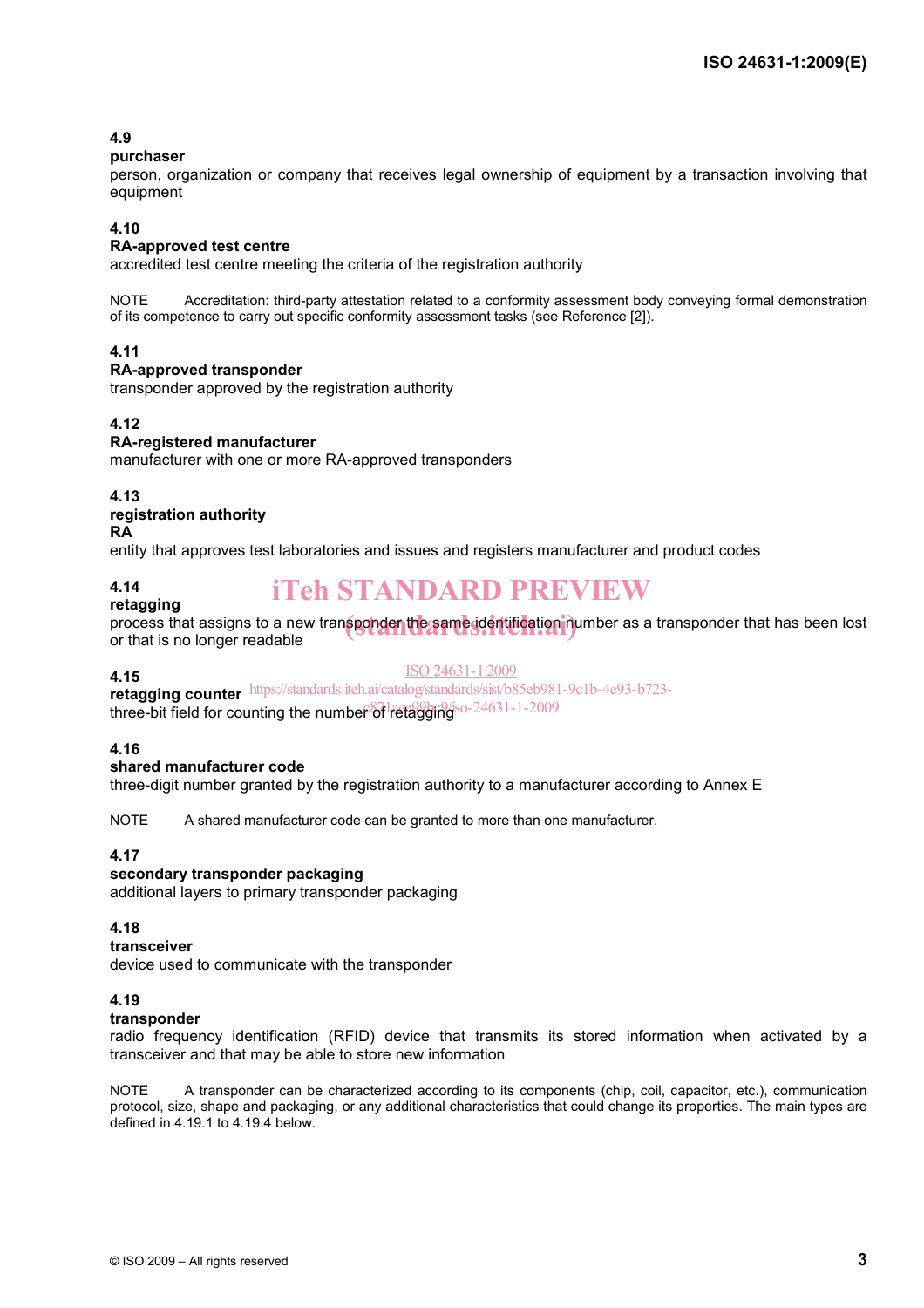#### **4.19.1**

#### **injectable transponder**

small transponder able to be injected into an animal's body and encapsulated in a biocompatible and non-porous material such as glass

#### **4.19.2**

#### **electronic ear tag transponder**

plastic-covered transponder able to be fixed to the ear of the animal using a locking mechanism or to be attached to an ear tag such that it cannot be removed from the tag without damaging it

#### **4.19.3**

#### **electronic ruminal bolus transponder**

transponder placed into a high specific gravity container able to be orally administered to a ruminant, which remains permanently in its fore stomach

#### **4.19.4**

#### **tag attachment**

transponder components covered by a primary protection layer and meant for producing one or more of the three other main transponder types or other types of animal transponder

#### **4.20**

#### **user information field**

five-bit field for additional user information, used only in conjunction with the country code

#### **5 Abbreviated terms**  iTeh STANDARD PREVIEW

CRC cyclic redundancy check

### (standards.iteh.ai)

FDX-B full duplex communication protocol (conforming to ISO 11785, excluding protocols mentioned in ISO 11785:1996, Annex A) ISO 24631-1:2009 https://standards.iteh.ai/catalog/standards/sist/b85eb981-9c1b-4e93-b723-

HDX half duplex communication protocol c871 aee99bc9/iso-24631-1-2009

- MFC manufacturer code
- RA registration authority
- RFID radiofrequency identification

### **6 Application**

**6.1** The manufacturer may apply for either a full or limited test or for a listing update.

#### **a) Full test — Category A**

Applicable when:

- 1) a manufacturer is not yet registered by the RA (no tested product and no MFC);
- 2) an RA-registered manufacturer uses new silicon (integrated circuit) or new technology (HDX or FDX-B) in the transponder;
- 3) an RA-registered manufacturer changes his coil technology (ferrite vs. air coils).

#### **b) Limited test — Category B**

#### Applicable when:

1) an RA-registered manufacturer inserts previously RA-approved transponder hardware (silicon plus coil) into a different primary transponder packaging material;